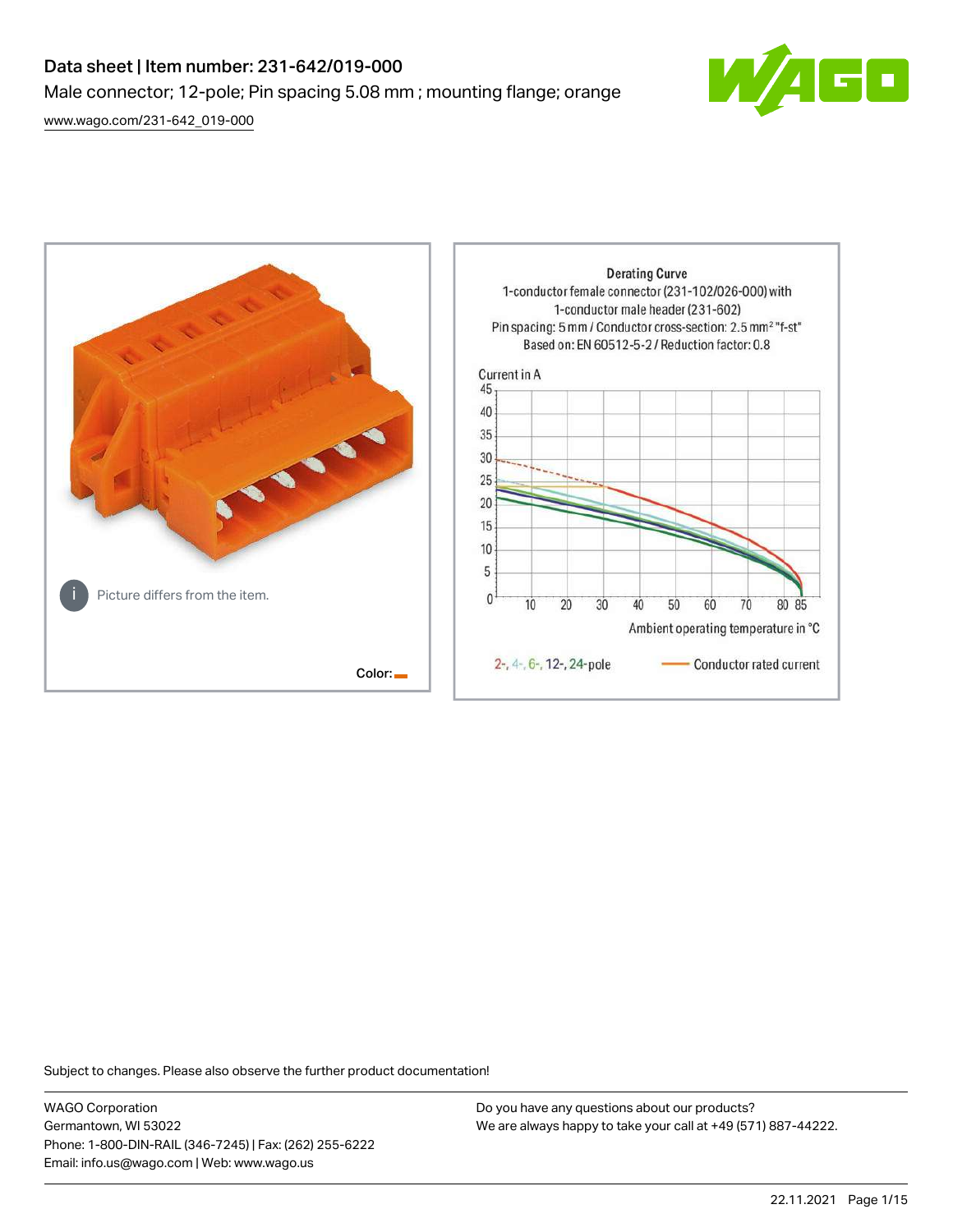



```
L = (pole no. -1) x pin spacing +8.2 mm
```
 $L_3 = L - 0.2$  mm

```
L_4 = L3 + 5.8 mm
```

```
L_{\rm g} = L3 + 11.8 mm
```
#### Item description

- $\blacksquare$ Universal connection for all conductor types
- Easy cable pre-assembly and on-unit wiring via vertical and horizontal CAGE CLAMP<sup>®</sup> actuation  $\blacksquare$

Subject to changes. Please also observe the further product documentation! For wire-to-wire and board-to-wire connections

WAGO Corporation Germantown, WI 53022 Phone: 1-800-DIN-RAIL (346-7245) | Fax: (262) 255-6222 Email: info.us@wago.com | Web: www.wago.us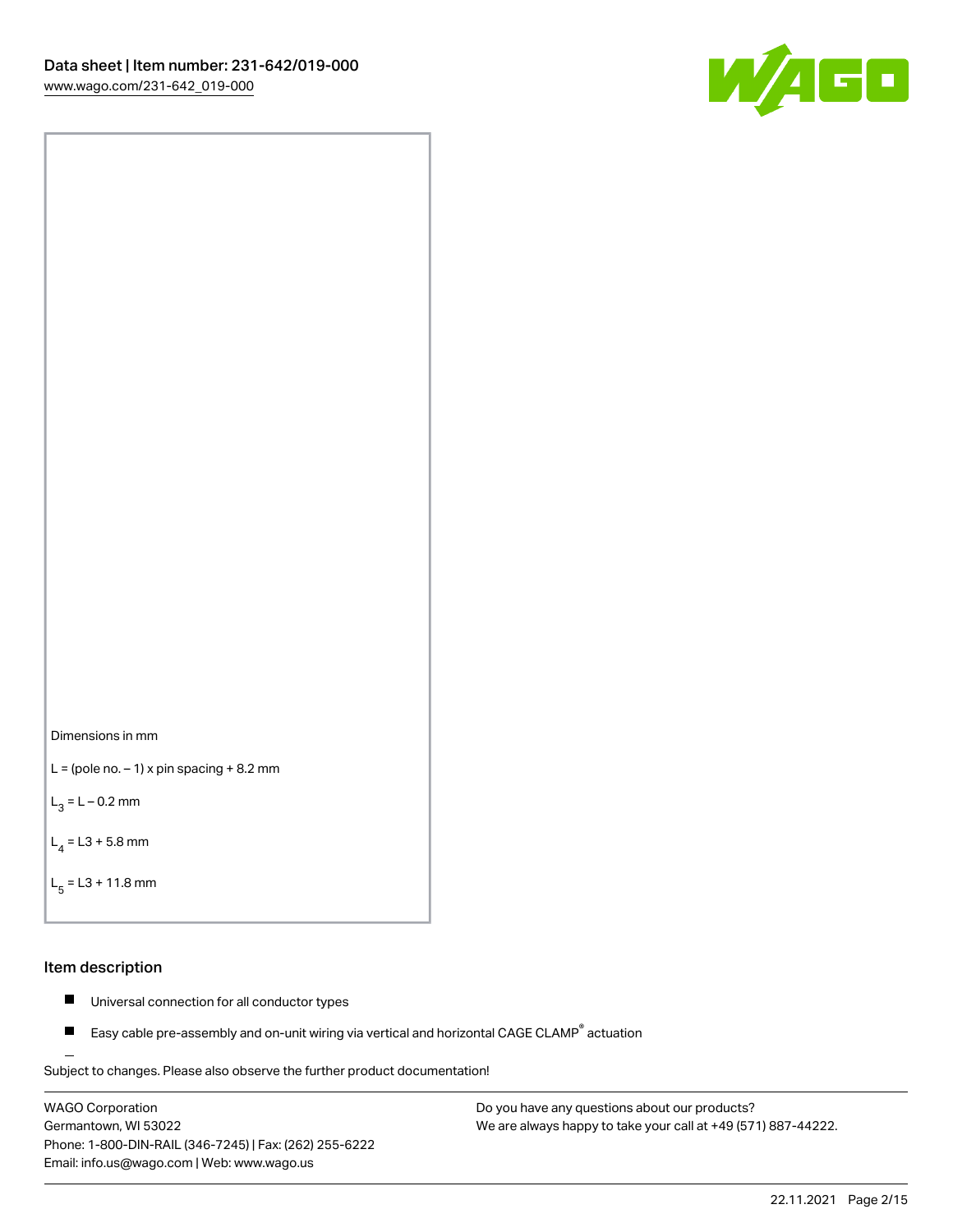

- For wire-to-wire and board-to-wire connections
- $\blacksquare$ Versions available with snap-in mounting feet or flanges for panel or through-panel mounting
- $\blacksquare$ With coding fingers

# Data

# Notes

| Safety information 1 | The MCS-MULTI CONNECTION SYSTEM includes connectors<br>without breaking capacity in accordance with DIN EN 61984. When<br>used as intended, these connectors must not be connected<br>/disconnected when live or under load. The circuit design should<br>ensure header pins, which can be touched, are not live when<br>unmated. |
|----------------------|-----------------------------------------------------------------------------------------------------------------------------------------------------------------------------------------------------------------------------------------------------------------------------------------------------------------------------------|
| Variants:            | Other pole numbers<br>Gold-plated or partially gold-plated contact surfaces<br>Other versions (or variants) can be requested from WAGO Sales or<br>configured at https://configurator.wago.com/                                                                                                                                   |

# Electrical data

# IEC Approvals

| Ratings per                 | IEC/EN 60664-1                                                        |
|-----------------------------|-----------------------------------------------------------------------|
| Rated voltage (III / 3)     | 320 V                                                                 |
| Rated surge voltage (III/3) | 4 <sub>k</sub> V                                                      |
| Rated voltage (III/2)       | 320 V                                                                 |
| Rated surge voltage (III/2) | 4 <sub>k</sub> V                                                      |
| Nominal voltage (II/2)      | 630 V                                                                 |
| Rated surge voltage (II/2)  | 4 <sub>k</sub> V                                                      |
| Rated current               | 12A                                                                   |
| Legend (ratings)            | $(III / 2)$ $\triangle$ Overvoltage category III / Pollution degree 2 |

# UL Approvals

| Approvals per                  | UL 1059 |
|--------------------------------|---------|
| Rated voltage UL (Use Group B) | 300 V   |
| Rated current UL (Use Group B) | 15 A    |
| Rated voltage UL (Use Group D) | 300 V   |
| Rated current UL (Use Group D) | 10 A    |

Subject to changes. Please also observe the further product documentation!

| <b>WAGO Corporation</b>                                | Do you have any questions about our products?                 |
|--------------------------------------------------------|---------------------------------------------------------------|
| Germantown, WI 53022                                   | We are always happy to take your call at +49 (571) 887-44222. |
| Phone: 1-800-DIN-RAIL (346-7245)   Fax: (262) 255-6222 |                                                               |
| Email: info.us@wago.com   Web: www.wago.us             |                                                               |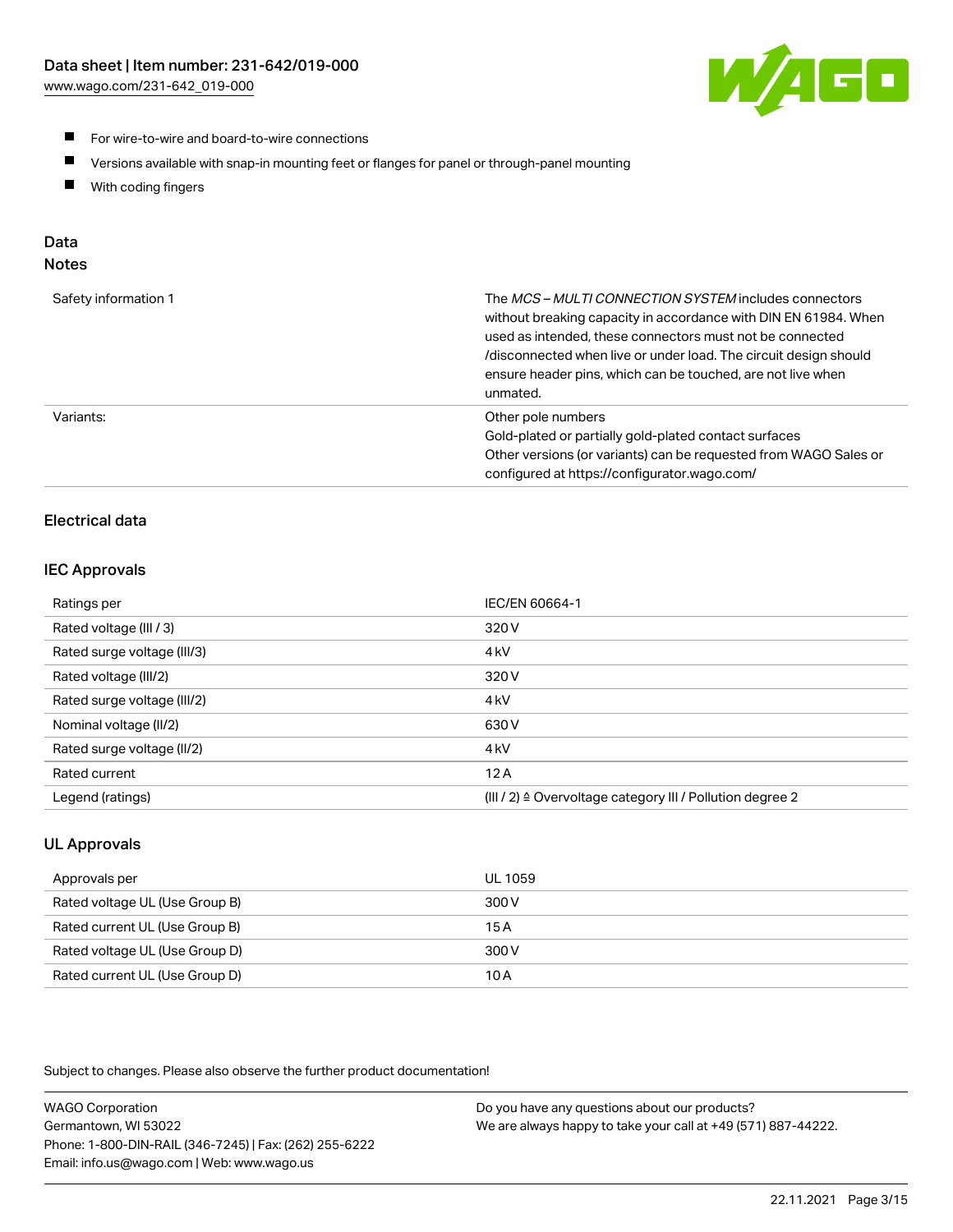

#### Ratings per UL

| Rated voltage UL 1977 | 600 V |
|-----------------------|-------|
| Rated current UL 1977 | 1 E   |

#### CSA Approvals

| Approvals per                   | CSA   |
|---------------------------------|-------|
| Rated voltage CSA (Use Group B) | 300 V |
| Rated current CSA (Use Group B) | 15 A  |
| Rated voltage CSA (Use Group D) | 300 V |
| Rated current CSA (Use Group D) | 10 A  |

#### Connection data

| Total number of connection points |  |
|-----------------------------------|--|
| Total number of potentials        |  |
| Number of connection types        |  |
| Number of levels                  |  |

#### Connection 1

| Connection technology                             | CAGE CLAMP <sup>®</sup>                 |
|---------------------------------------------------|-----------------------------------------|
| Actuation type                                    | Operating tool                          |
| Solid conductor                                   | $0.082.5$ mm <sup>2</sup> / 28  12 AWG  |
| Fine-stranded conductor                           | $0.08$ 2.5 mm <sup>2</sup> / 28  12 AWG |
| Fine-stranded conductor; with insulated ferrule   | $0.251.5$ mm <sup>2</sup>               |
| Fine-stranded conductor; with uninsulated ferrule | $0.252.5$ mm <sup>2</sup>               |
| Strip length                                      | 89 mm / 0.31  0.35 inch                 |
| Number of poles                                   | 12                                      |
| Conductor entry direction to mating direction     | 0°                                      |

# Physical data

| Pin spacing | 5.08 mm / 0.2 inch    |
|-------------|-----------------------|
| Width       | 75.76 mm / 2.983 inch |
| Height      | 14.3 mm / 0.563 inch  |
| Depth       | 27.5 mm / 1.083 inch  |

Subject to changes. Please also observe the further product documentation!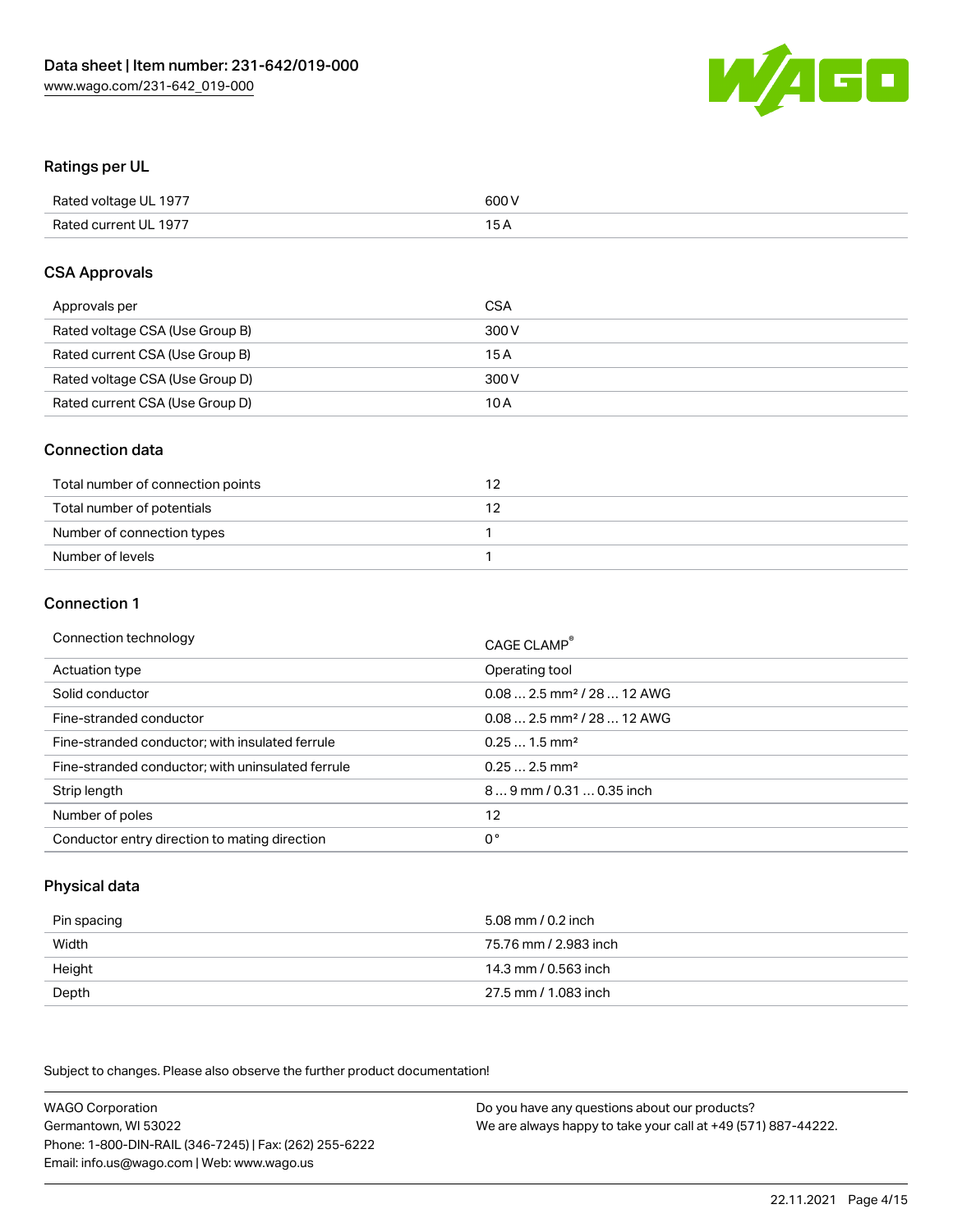

#### Mechanical data

| Mounting type | Mounting flange       |
|---------------|-----------------------|
| Mounting type | Feed-through mounting |
|               | Panel mounting        |

### Plug-in connection

| Contact type (pluggable connector) | Male connector/plug |
|------------------------------------|---------------------|
| Connector (connection type)        | for conductor       |
| Mismating protection               | No                  |
| Locking of plug-in connection      | Without             |

# Material data

| Color                       | orange                                |
|-----------------------------|---------------------------------------|
| Material group              |                                       |
| Insulation material         | Polyamide (PA66)                      |
| Flammability class per UL94 | V <sub>0</sub>                        |
| Clamping spring material    | Chrome nickel spring steel (CrNi)     |
| Contact material            | Electrolytic copper $(E_{\text{Cl}})$ |
| Contact plating             | tin-plated                            |
| Fire load                   | 0.329 MJ                              |
| Weight                      | 19.3 <sub>g</sub>                     |
|                             |                                       |

# Environmental requirements

| Limit temperature range<br>. | +100 $^{\circ}$ C<br>-60… |  |
|------------------------------|---------------------------|--|
|------------------------------|---------------------------|--|

# Commercial data

| Product Group         | 3 (Multi Conn. System) |
|-----------------------|------------------------|
| PU (SPU)              | 25 Stück               |
| Packaging type        | box                    |
| Country of origin     | DE.                    |
| <b>GTIN</b>           | 4044918260732          |
| Customs tariff number | 8536694040             |

# Approvals / Certificates

#### Country specific Approvals

Subject to changes. Please also observe the further product documentation!

| WAGO Corporation                                       | Do you have any questions about our products?                 |
|--------------------------------------------------------|---------------------------------------------------------------|
| Germantown, WI 53022                                   | We are always happy to take your call at +49 (571) 887-44222. |
| Phone: 1-800-DIN-RAIL (346-7245)   Fax: (262) 255-6222 |                                                               |
| Email: info.us@wago.com   Web: www.wago.us             |                                                               |
|                                                        |                                                               |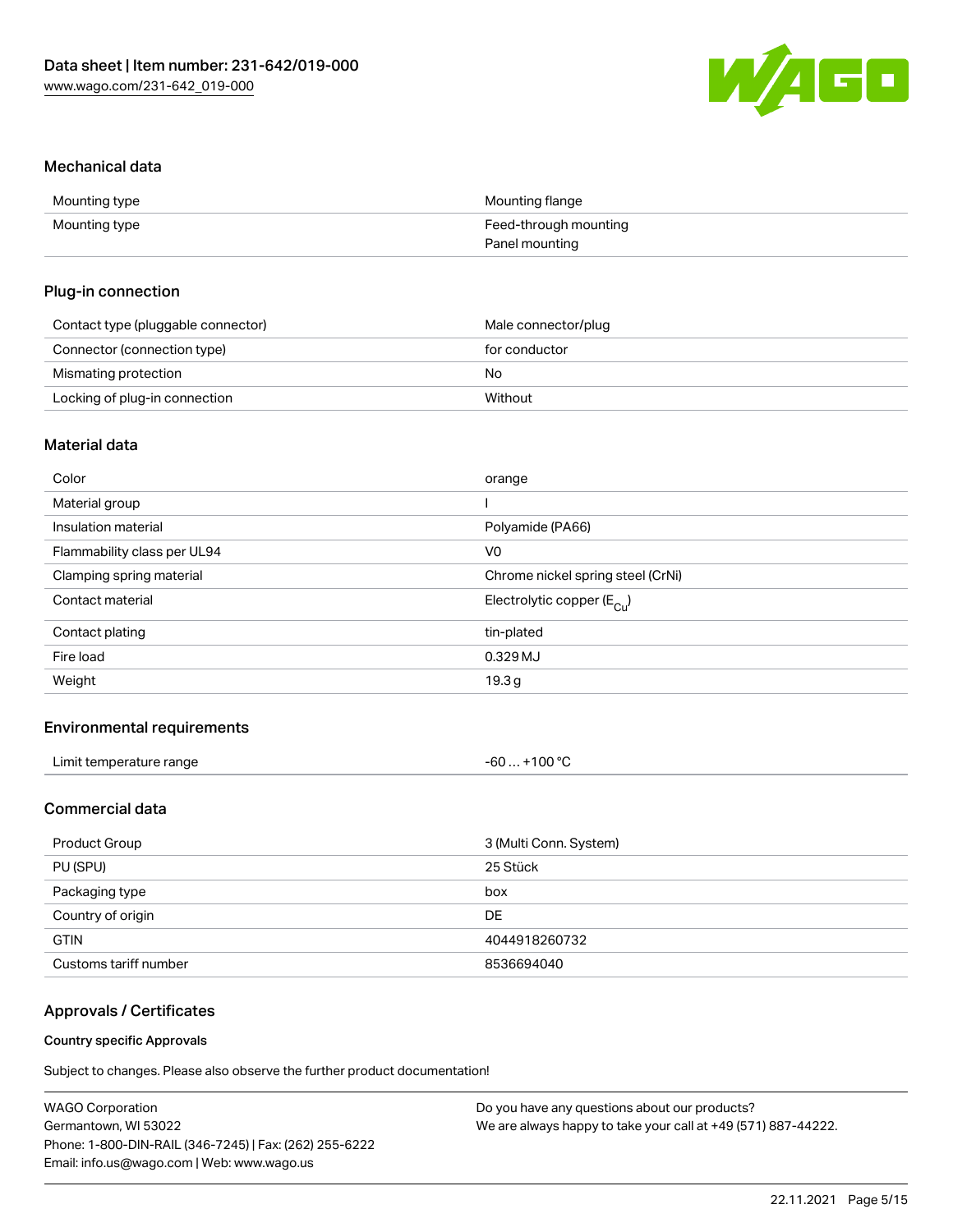

| Logo                  | Approval                                                | <b>Additional Approval Text</b> | Certificate<br>name                |
|-----------------------|---------------------------------------------------------|---------------------------------|------------------------------------|
|                       | CB<br>DEKRA Certification B.V.                          | IEC 61984                       | NL-39756                           |
|                       | <b>CSA</b><br>DEKRA Certification B.V.                  | C22.2                           | 1466354                            |
| EMA<br>EUR            | <b>KEMA/KEUR</b><br>DEKRA Certification B.V.            | EN 61984                        | 2190761.01                         |
| <b>Ship Approvals</b> |                                                         |                                 |                                    |
| Logo                  | Approval                                                | <b>Additional Approval Text</b> | Certificate<br>name                |
|                       | <b>ABS</b><br>American Bureau of Shipping               |                                 | $19 -$<br>HG1869876-<br><b>PDA</b> |
|                       | <b>BV</b><br>Bureau Veritas S.A.                        | <b>IEC 60998</b>                | 11915/D0<br><b>BV</b>              |
|                       | <b>DNV GL</b><br>Det Norske Veritas, Germanischer Lloyd | $\overline{a}$                  | TAE000016Z                         |
| <b>UL-Approvals</b>   |                                                         |                                 |                                    |
| Logo                  | Approval                                                | <b>Additional Approval Text</b> | Certificate<br>name                |
|                       | UL<br>UL International Germany GmbH                     | <b>UL 1977</b>                  | E45171                             |
|                       | <b>UR</b><br>Underwriters Laboratories Inc.             | UL 1059                         | E45172                             |

Subject to changes. Please also observe the further product documentation!

WAGO Corporation Germantown, WI 53022 Phone: 1-800-DIN-RAIL (346-7245) | Fax: (262) 255-6222 Email: info.us@wago.com | Web: www.wago.us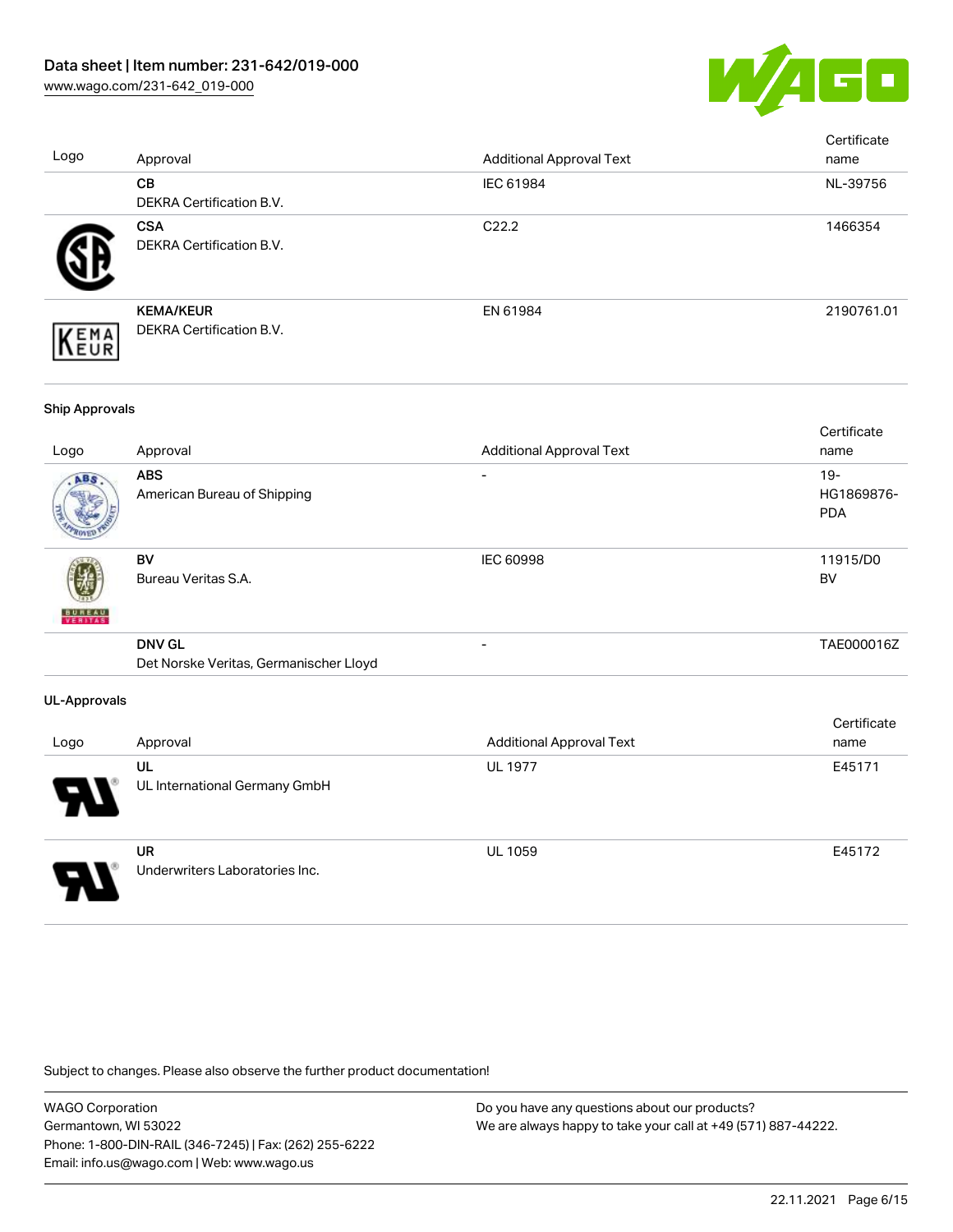

 $1004.231000$ 

#### **Counterpart**

#### Item no.231-312/026-000

| 1-conductor female connector; CAGE CLAMP®; 2.5 mm <sup>2</sup> ; Pin spacing 5.08 mm; 12-pole; 2,50 mm <sup>2</sup> ; | -WWW.Wago.com/231-312/026 |
|-----------------------------------------------------------------------------------------------------------------------|---------------------------|
|                                                                                                                       |                           |
| orange                                                                                                                |                           |



#### Item no.232-272

THT female header; angled; Pin spacing 5.08 mm; 12-pole; 0.6 x 1.0 mm solder pin; orange [www.wago.com/232-272](https://www.wago.com/232-272)

# Item no.232-172 THT female header; straight; Pin spacing 5.08 mm; 12-pole; 0.6 x 1.0 mm solder pin; orange [www.wago.com/232-172](https://www.wago.com/232-172)

## Optional accessories

Marking accessories

| Marking strip         |                                                                                                                                                                                                 |                                  |
|-----------------------|-------------------------------------------------------------------------------------------------------------------------------------------------------------------------------------------------|----------------------------------|
|                       | Item no.: 210-331/508-103<br>Marking strips; as a DIN A4 sheet; MARKED; 1-12 (200x); Height of marker strip: 2.3 mm/0.091 in; Strip<br>length 182 mm; Horizontal marking; Self-adhesive; white  | www.wago.com/210-331<br>/508-103 |
|                       | Item no.: 210-331/508-104<br>Marking strips; as a DIN A4 sheet; MARKED; 13-24 (200x); Height of marker strip: 2.3 mm/0.091 in; Strip<br>length 182 mm; Horizontal marking; Self-adhesive; white | www.wago.com/210-331<br>/508-104 |
|                       | Item no.: 210-332/508-202<br>Marking strips; as a DIN A4 sheet; MARKED; 1-16 (160x); Height of marker strip: 3 mm; Strip length 182<br>mm; Horizontal marking; Self-adhesive; white             | www.wago.com/210-332<br>/508-202 |
|                       | Item no.: 210-332/508-204<br>Marking strips; as a DIN A4 sheet; MARKED; 17-32 (160x); Height of marker strip: 3 mm; Strip length<br>182 mm; Horizontal marking; Self-adhesive; white            | www.wago.com/210-332<br>/508-204 |
|                       | Item no.: 210-332/508-206<br>Marking strips; as a DIN A4 sheet; MARKED; 33-48 (160x); Height of marker strip: 3 mm; Strip length<br>182 mm; Horizontal marking; Self-adhesive; white            | www.wago.com/210-332<br>/508-206 |
|                       | Item no.: 210-332/508-205<br>Marking strips; as a DIN A4 sheet; MARKED; 1-32 (80x); Height of marker strip: 3 mm; Strip length 182<br>mm; Horizontal marking; Self-adhesive; white              | www.wago.com/210-332<br>/508-205 |
| <b>Strain relief</b>  |                                                                                                                                                                                                 |                                  |
| Strain relief housing |                                                                                                                                                                                                 |                                  |
|                       | Item no.: 232-642<br>Strain relief housing; orange                                                                                                                                              | www.wago.com/232-642             |
| Tools                 |                                                                                                                                                                                                 |                                  |
| Operating tool        |                                                                                                                                                                                                 |                                  |

Subject to changes. Please also observe the further product documentation!

WAGO Corporation Germantown, WI 53022 Phone: 1-800-DIN-RAIL (346-7245) | Fax: (262) 255-6222 Email: info.us@wago.com | Web: www.wago.us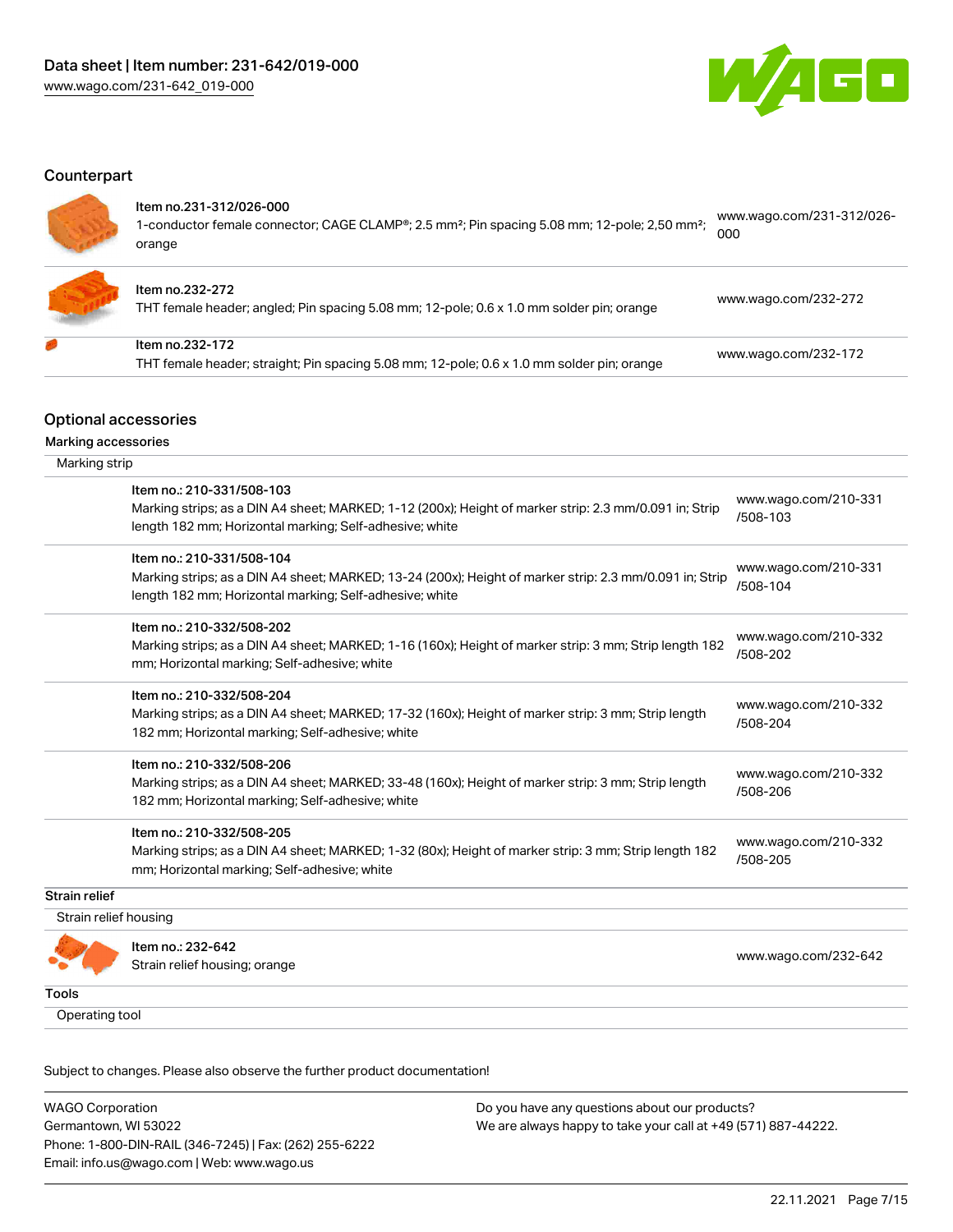[www.wago.com/231-642\\_019-000](http://www.wago.com/231-642_019-000)



|                   | Item no.: 209-130<br>Operating tool; suitable for 264, 280 and 281 Series; 1-way; of insulating material; white  | www.wago.com/209-130 |
|-------------------|------------------------------------------------------------------------------------------------------------------|----------------------|
|                   | Item no.: 209-132<br>Operating tool; for connecting comb-style jumper bar; 2-way; of insulating material         | www.wago.com/209-132 |
|                   | Item no.: 210-657<br>Operating tool; Blade: 3.5 x 0.5 mm; with a partially insulated shaft; short; multicoloured | www.wago.com/210-657 |
|                   | Item no.: 210-720<br>Operating tool; Blade: 3.5 x 0.5 mm; with a partially insulated shaft; multicoloured        | www.wago.com/210-720 |
|                   | Item no.: 231-131<br>Operating tool; made of insulating material; 1-way; loose; white                            | www.wago.com/231-131 |
|                   | Item no.: 231-291<br>Operating tool; made of insulating material; 1-way; loose; red                              | www.wago.com/231-291 |
|                   | Item no.: 280-432<br>Operating tool; made of insulating material; 2-way; white                                   | www.wago.com/280-432 |
|                   | Item no.: 280-434<br>Operating tool; made of insulating material; 4-way                                          | www.wago.com/280-434 |
|                   | Item no.: 280-437<br>Operating tool; made of insulating material; 7-way                                          | www.wago.com/280-437 |
|                   | Item no.: 280-440<br>Operating tool; made of insulating material; 10-way                                         | www.wago.com/280-440 |
|                   | Item no.: 280-435<br>Operating tool; made of insulating material; 5-way; gray                                    | www.wago.com/280-435 |
|                   | Item no.: 280-436<br>Operating tool; made of insulating material; 6-way                                          | www.wago.com/280-436 |
|                   | Item no.: 280-438<br>Operating tool; made of insulating material; 8-way                                          | www.wago.com/280-438 |
|                   | Item no.: 280-433<br>Operating tool; made of insulating material; 3-way                                          | www.wago.com/280-433 |
| Cover             |                                                                                                                  |                      |
| Cover             |                                                                                                                  |                      |
|                   | Item no.: 231-669<br>Lockout caps; for covering unused clamping units; orange                                    | www.wago.com/231-669 |
| Insulations stops |                                                                                                                  |                      |
| Insulation stop   |                                                                                                                  |                      |

Subject to changes. Please also observe the further product documentation!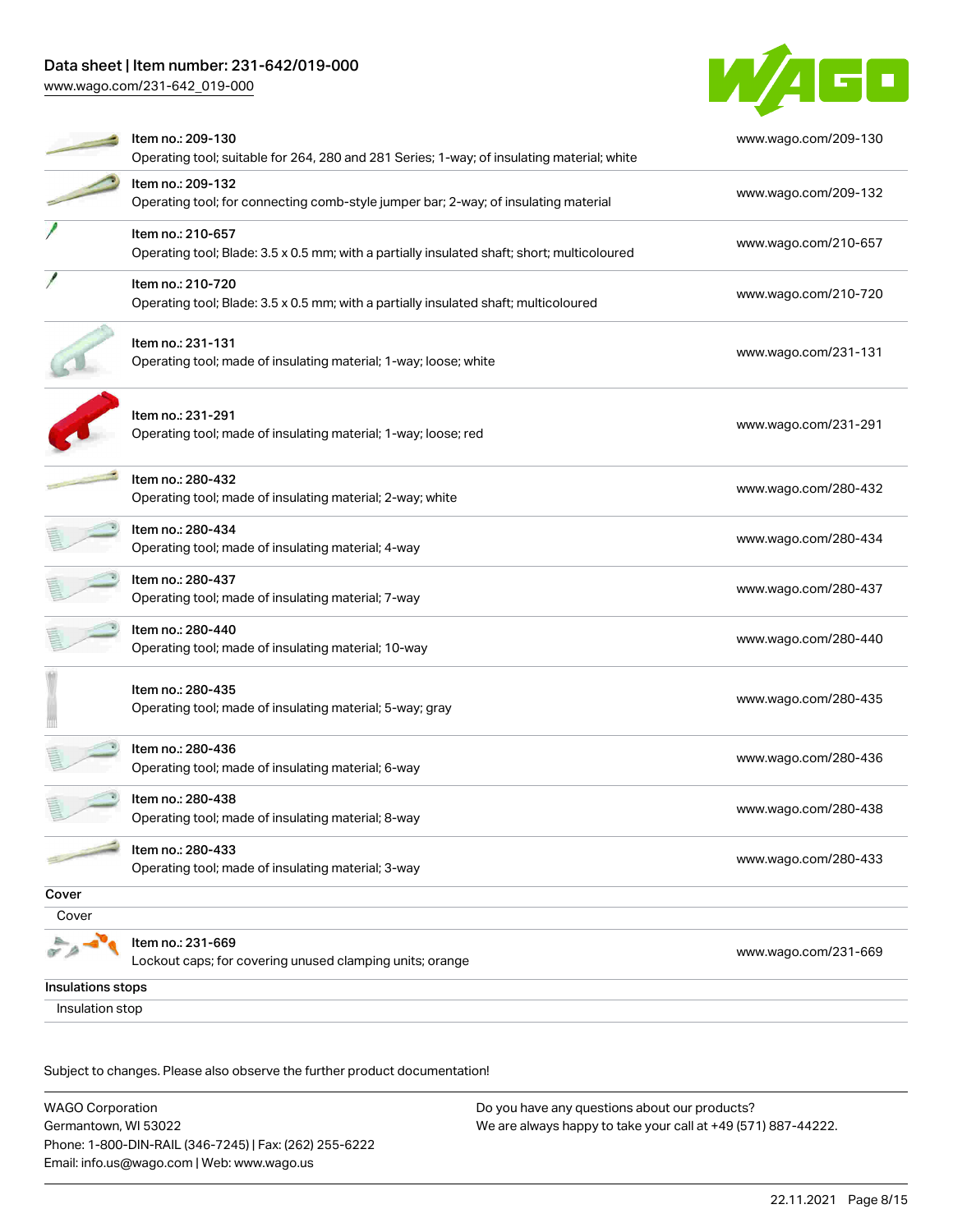Item no.: 231-670

[www.wago.com/231-642\\_019-000](http://www.wago.com/231-642_019-000)



Item no.: 231-672 Insulation stop; 0.75 - 1 mm²; dark gray



[www.wago.com/231-672](http://www.wago.com/231-672)

LEEEE

 $\rightarrow$ 

Item no.: 231-671 Insulation stop; 0.25 - 0.5 mm²; light gray [www.wago.com/231-671](http://www.wago.com/231-671)

| Mounting             |                                                                                                    |                      |
|----------------------|----------------------------------------------------------------------------------------------------|----------------------|
| Mounting accessories |                                                                                                    |                      |
|                      | Item no.: 209-147                                                                                  |                      |
|                      | Self-tapping screw                                                                                 | www.wago.com/209-147 |
|                      | Item no.: 231-194                                                                                  |                      |
|                      | Self-tapping screw; B 2.2x13, fixing hole 1.8 mm Ø                                                 | www.wago.com/231-194 |
|                      | Item no.: 231-195                                                                                  |                      |
|                      | Screw with nut; M2x12; for fixing element                                                          | www.wago.com/231-195 |
|                      | Item no.: 231-295                                                                                  | www.wago.com/231-295 |
|                      | Screw with nut                                                                                     |                      |
| Coding               |                                                                                                    |                      |
| Coding               |                                                                                                    |                      |
|                      | Item no.: 231-129                                                                                  |                      |
|                      | Coding key; snap-on type; light gray                                                               | www.wago.com/231-129 |
| Ferrules             |                                                                                                    |                      |
| Ferrule              |                                                                                                    |                      |
|                      | Item no.: 216-101                                                                                  | www.wago.com/216-101 |
|                      | Ferrule; Sleeve for 0.5 mm <sup>2</sup> / AWG 22; uninsulated; electro-tin plated; silver-colored  |                      |
|                      | Item no.: 216-104                                                                                  |                      |
|                      | Ferrule; Sleeve for 1.5 mm <sup>2</sup> / AWG 16; uninsulated; electro-tin plated; silver-colored  | www.wago.com/216-104 |
|                      | Item no.: 216-106                                                                                  |                      |
|                      | Ferrule; Sleeve for 2.5 mm <sup>2</sup> / AWG 14; uninsulated; electro-tin plated; silver-colored  | www.wago.com/216-106 |
| ł                    | Item no.: 216-102                                                                                  |                      |
|                      | Ferrule; Sleeve for 0.75 mm <sup>2</sup> / AWG 20; uninsulated; electro-tin plated; silver-colored | www.wago.com/216-102 |
| ł                    | Item no.: 216-103                                                                                  |                      |
|                      | Ferrule; Sleeve for 1 mm <sup>2</sup> / AWG 18; uninsulated; electro-tin plated                    | www.wago.com/216-103 |
| $\frac{1}{3}$        | Item no.: 216-123                                                                                  |                      |
|                      | Ferrule; Sleeve for 1 mm <sup>2</sup> / AWG 18; uninsulated; electro-tin plated; silver-colored    | www.wago.com/216-123 |

Insulation stop; 0.08-0.2 mm² / 0.2 mm² "s"; white [www.wago.com/231-670](http://www.wago.com/231-670) www.wago.com/231-670

Subject to changes. Please also observe the further product documentation!

WAGO Corporation Germantown, WI 53022 Phone: 1-800-DIN-RAIL (346-7245) | Fax: (262) 255-6222 Email: info.us@wago.com | Web: www.wago.us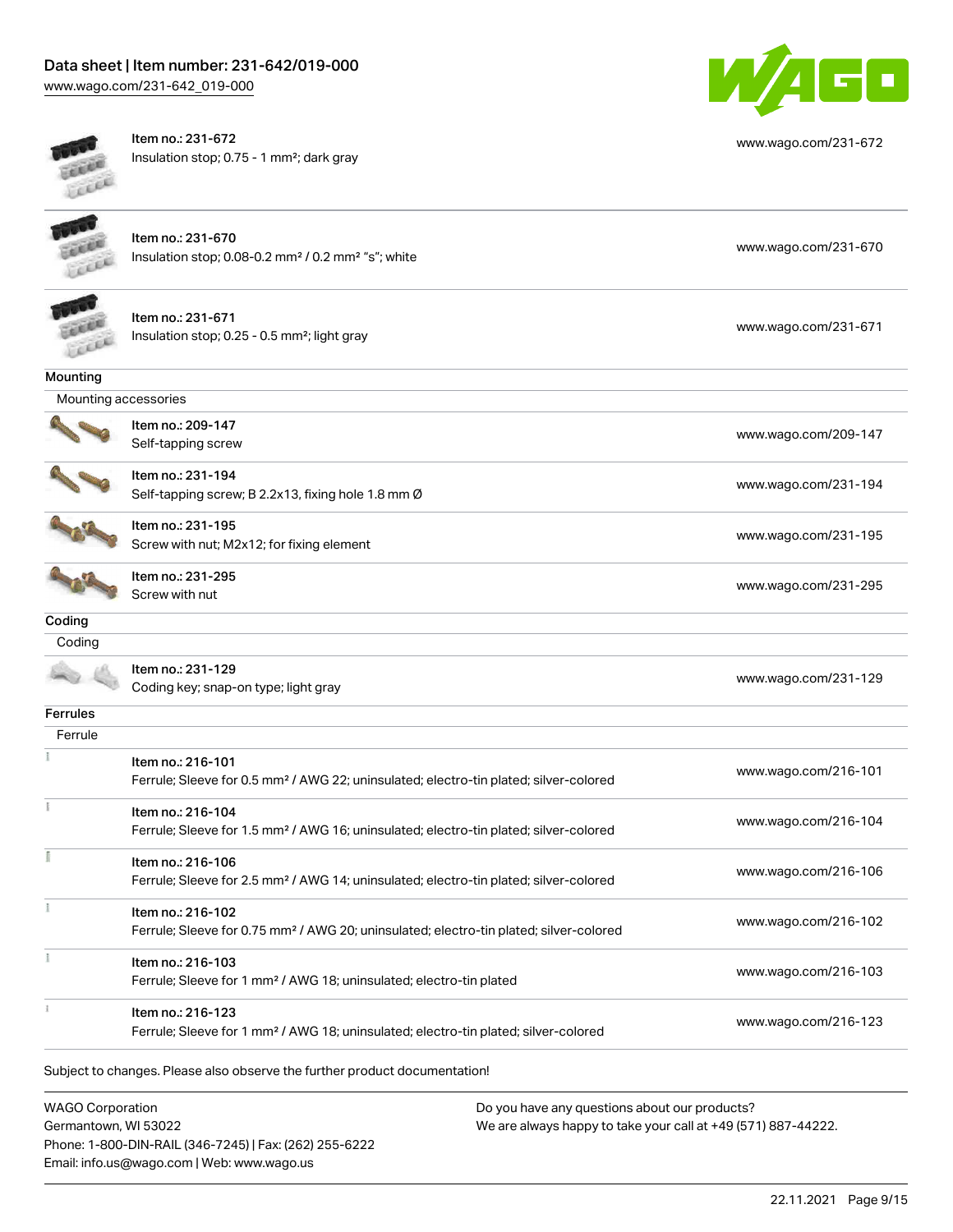[www.wago.com/231-642\\_019-000](http://www.wago.com/231-642_019-000)



|    | Item no.: 216-122                                                                                                                                                            |                      |
|----|------------------------------------------------------------------------------------------------------------------------------------------------------------------------------|----------------------|
|    | Ferrule; Sleeve for 0.75 mm <sup>2</sup> / AWG 20; uninsulated; electro-tin plated; silver-colored                                                                           | www.wago.com/216-122 |
| I. | Item no.: 216-124                                                                                                                                                            | www.wago.com/216-124 |
|    | Ferrule; Sleeve for 1.5 mm <sup>2</sup> / AWG 16; uninsulated; electro-tin plated                                                                                            |                      |
|    | Item no.: 216-142                                                                                                                                                            |                      |
|    | Ferrule; Sleeve for 0.75 mm <sup>2</sup> / 18 AWG; uninsulated; electro-tin plated; electrolytic copper; gastight<br>crimped; acc. to DIN 46228, Part 1/08.92                | www.wago.com/216-142 |
| I. | Item no.: 216-132                                                                                                                                                            |                      |
|    | Ferrule; Sleeve for 0.34 mm <sup>2</sup> / AWG 24; uninsulated; electro-tin plated                                                                                           | www.wago.com/216-132 |
| î. | Item no.: 216-121                                                                                                                                                            |                      |
|    | Ferrule; Sleeve for 0.5 mm <sup>2</sup> / AWG 22; uninsulated; electro-tin plated; silver-colored                                                                            | www.wago.com/216-121 |
|    | Item no.: 216-143                                                                                                                                                            |                      |
|    | Ferrule; Sleeve for 1 mm <sup>2</sup> / AWG 18; uninsulated; electro-tin plated; electrolytic copper; gastight<br>crimped; acc. to DIN 46228, Part 1/08.92                   | www.wago.com/216-143 |
|    | Item no.: 216-131                                                                                                                                                            | www.wago.com/216-131 |
|    | Ferrule; Sleeve for 0.25 mm <sup>2</sup> / AWG 24; uninsulated; electro-tin plated; silver-colored                                                                           |                      |
|    | Item no.: 216-141                                                                                                                                                            |                      |
|    | Ferrule; Sleeve for 0.5 mm <sup>2</sup> / 20 AWG; uninsulated; electro-tin plated; electrolytic copper; gastight<br>crimped; acc. to DIN 46228, Part 1/08.92                 | www.wago.com/216-141 |
| ı. | Item no.: 216-152                                                                                                                                                            |                      |
|    | Ferrule; Sleeve for 0.34 mm <sup>2</sup> / AWG 24; uninsulated; electro-tin plated                                                                                           | www.wago.com/216-152 |
| ۸  | Item no.: 216-203                                                                                                                                                            |                      |
|    | Ferrule; Sleeve for 1 mm <sup>2</sup> / AWG 18; insulated; electro-tin plated; red                                                                                           | www.wago.com/216-203 |
|    | Item no.: 216-202                                                                                                                                                            | www.wago.com/216-202 |
|    | Ferrule; Sleeve for 0.75 mm <sup>2</sup> / 18 AWG; insulated; electro-tin plated; gray                                                                                       |                      |
| ı  | Item no.: 216-151                                                                                                                                                            | www.wago.com/216-151 |
|    | Ferrule; Sleeve for 0.25 mm <sup>2</sup> / AWG 24; uninsulated; electro-tin plated                                                                                           |                      |
| Â  | Item no.: 216-204                                                                                                                                                            | www.wago.com/216-204 |
|    | Ferrule; Sleeve for 1.5 mm <sup>2</sup> / AWG 16; insulated; electro-tin plated; black                                                                                       |                      |
|    | Item no.: 216-144                                                                                                                                                            |                      |
|    | Ferrule; Sleeve for 1.5 mm <sup>2</sup> / AWG 16; uninsulated; electro-tin plated; electrolytic copper; gastight<br>crimped; acc. to DIN 46228, Part 1/08.92; silver-colored | www.wago.com/216-144 |
|    | Item no.: 216-201                                                                                                                                                            |                      |
|    | Ferrule; Sleeve for 0.5 mm <sup>2</sup> / 20 AWG; insulated; electro-tin plated; white                                                                                       | www.wago.com/216-201 |
|    | Item no.: 216-223                                                                                                                                                            |                      |
|    | Ferrule; Sleeve for 1 mm <sup>2</sup> / AWG 18; insulated; electro-tin plated; red                                                                                           | www.wago.com/216-223 |
|    | Item no.: 216-241                                                                                                                                                            |                      |
|    | Ferrule; Sleeve for 0.5 mm <sup>2</sup> / 20 AWG; insulated; electro-tin plated; electrolytic copper; gastight<br>crimped; acc. to DIN 46228, Part 4/09.90; white            | www.wago.com/216-241 |
|    | Item no.: 216-242                                                                                                                                                            |                      |

Subject to changes. Please also observe the further product documentation!

WAGO Corporation Germantown, WI 53022 Phone: 1-800-DIN-RAIL (346-7245) | Fax: (262) 255-6222 Email: info.us@wago.com | Web: www.wago.us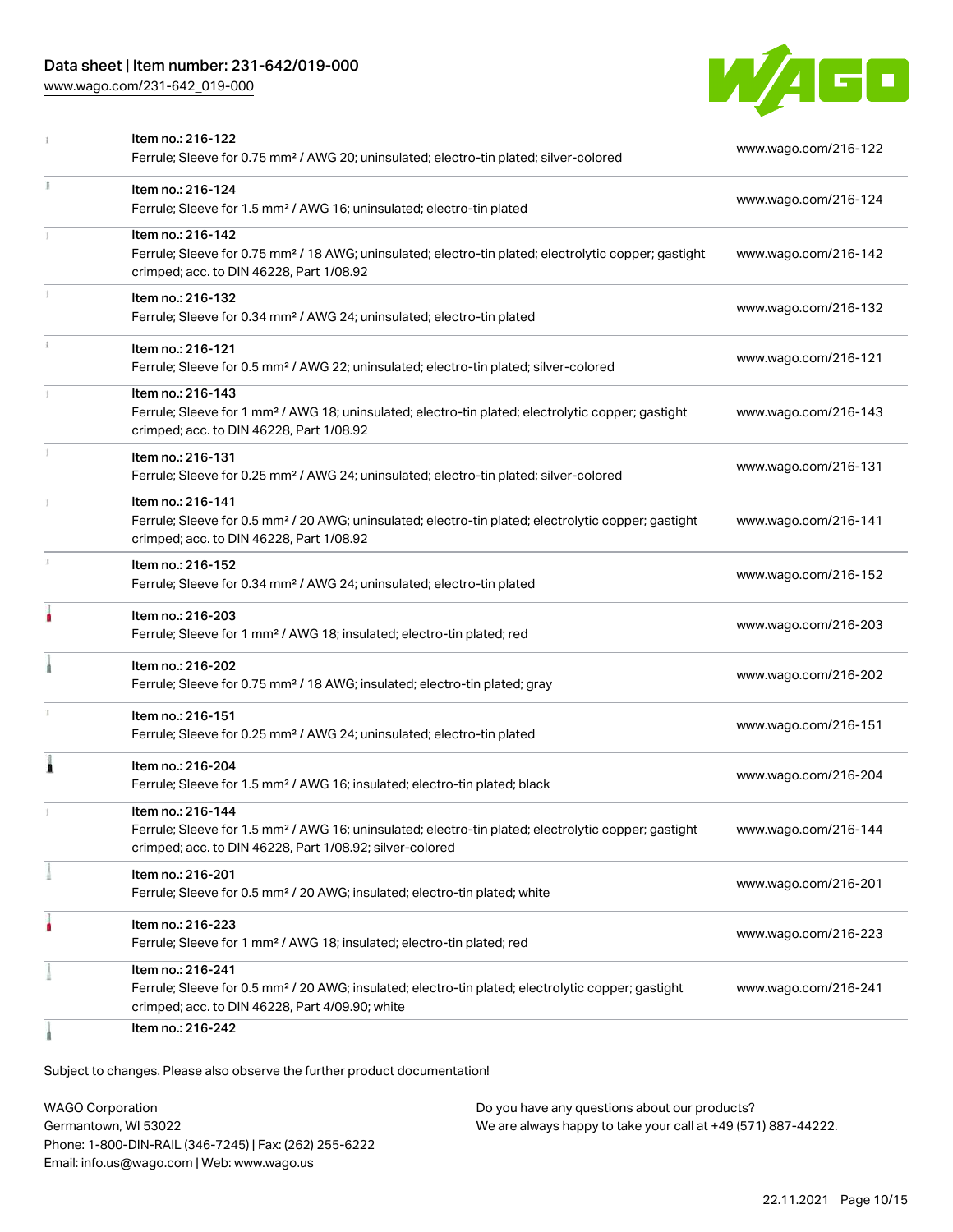[www.wago.com/231-642\\_019-000](http://www.wago.com/231-642_019-000)



|         | Ferrule; Sleeve for 0.75 mm <sup>2</sup> / 18 AWG; insulated; electro-tin plated; electrolytic copper; gastight<br>crimped; acc. to DIN 46228, Part 4/09.90; gray                                       | www.wago.com/216-242 |
|---------|---------------------------------------------------------------------------------------------------------------------------------------------------------------------------------------------------------|----------------------|
|         | Item no.: 216-222<br>Ferrule; Sleeve for 0.75 mm <sup>2</sup> / 18 AWG; insulated; electro-tin plated; gray                                                                                             | www.wago.com/216-222 |
|         | Item no.: 216-221<br>Ferrule; Sleeve for 0.5 mm <sup>2</sup> / 20 AWG; insulated; electro-tin plated; white                                                                                             | www.wago.com/216-221 |
| Â       | Item no.: 216-224<br>Ferrule; Sleeve for 1.5 mm <sup>2</sup> / AWG 16; insulated; electro-tin plated; black                                                                                             | www.wago.com/216-224 |
|         | Item no.: 216-243<br>Ferrule; Sleeve for 1 mm <sup>2</sup> / AWG 18; insulated; electro-tin plated; electrolytic copper; gastight crimped; www.wago.com/216-243<br>acc. to DIN 46228, Part 4/09.90; red |                      |
| À       | Item no.: 216-244<br>Ferrule; Sleeve for 1.5 mm <sup>2</sup> / AWG 16; insulated; electro-tin plated; electrolytic copper; gastight<br>crimped; acc. to DIN 46228, Part 4/09.90; black                  | www.wago.com/216-244 |
|         | Item no.: 216-263<br>Ferrule; Sleeve for 1 mm <sup>2</sup> / AWG 18; insulated; electro-tin plated; electrolytic copper; gastight crimped; www.wago.com/216-263<br>acc. to DIN 46228, Part 4/09.90; red |                      |
| Â       | Item no.: 216-264<br>Ferrule; Sleeve for 1.5 mm <sup>2</sup> / AWG 16; insulated; electro-tin plated; electrolytic copper; gastight<br>crimped; acc. to DIN 46228, Part 4/09.90; black                  | www.wago.com/216-264 |
| Â       | Item no.: 216-284<br>Ferrule; Sleeve for 1.5 mm <sup>2</sup> / AWG 16; insulated; electro-tin plated; electrolytic copper; gastight<br>crimped; acc. to DIN 46228, Part 4/09.90; black                  | www.wago.com/216-284 |
|         | Item no.: 216-262<br>Ferrule; Sleeve for 0.75 mm <sup>2</sup> / 18 AWG; insulated; electro-tin plated; electrolytic copper; gastight<br>crimped; acc. to DIN 46228, Part 4/09.90; gray                  | www.wago.com/216-262 |
|         | Item no.: 216-301<br>Ferrule; Sleeve for 0.25 mm <sup>2</sup> / AWG 24; insulated; electro-tin plated; yellow                                                                                           | www.wago.com/216-301 |
|         | Item no.: 216-321<br>Ferrule; Sleeve for 0.25 mm <sup>2</sup> / AWG 24; insulated; electro-tin plated; yellow                                                                                           | www.wago.com/216-321 |
| ł       | Item no.: 216-322<br>Ferrule; Sleeve for 0.34 mm <sup>2</sup> / 22 AWG; insulated; electro-tin plated; green                                                                                            | www.wago.com/216-322 |
| à.      | Item no.: 216-302<br>Ferrule; Sleeve for 0.34 mm <sup>2</sup> / 22 AWG; insulated; electro-tin plated; light turquoise                                                                                  | www.wago.com/216-302 |
| Jumpers |                                                                                                                                                                                                         |                      |
| Jumper  |                                                                                                                                                                                                         |                      |
|         | Item no.: 231-905<br>Jumper; for conductor entry; 5-way; insulated; gray                                                                                                                                | www.wago.com/231-905 |
|         | Item no.: 231-903<br>Jumper; for conductor entry; 3-way; insulated; gray                                                                                                                                | www.wago.com/231-903 |
|         |                                                                                                                                                                                                         |                      |

Subject to changes. Please also observe the further product documentation!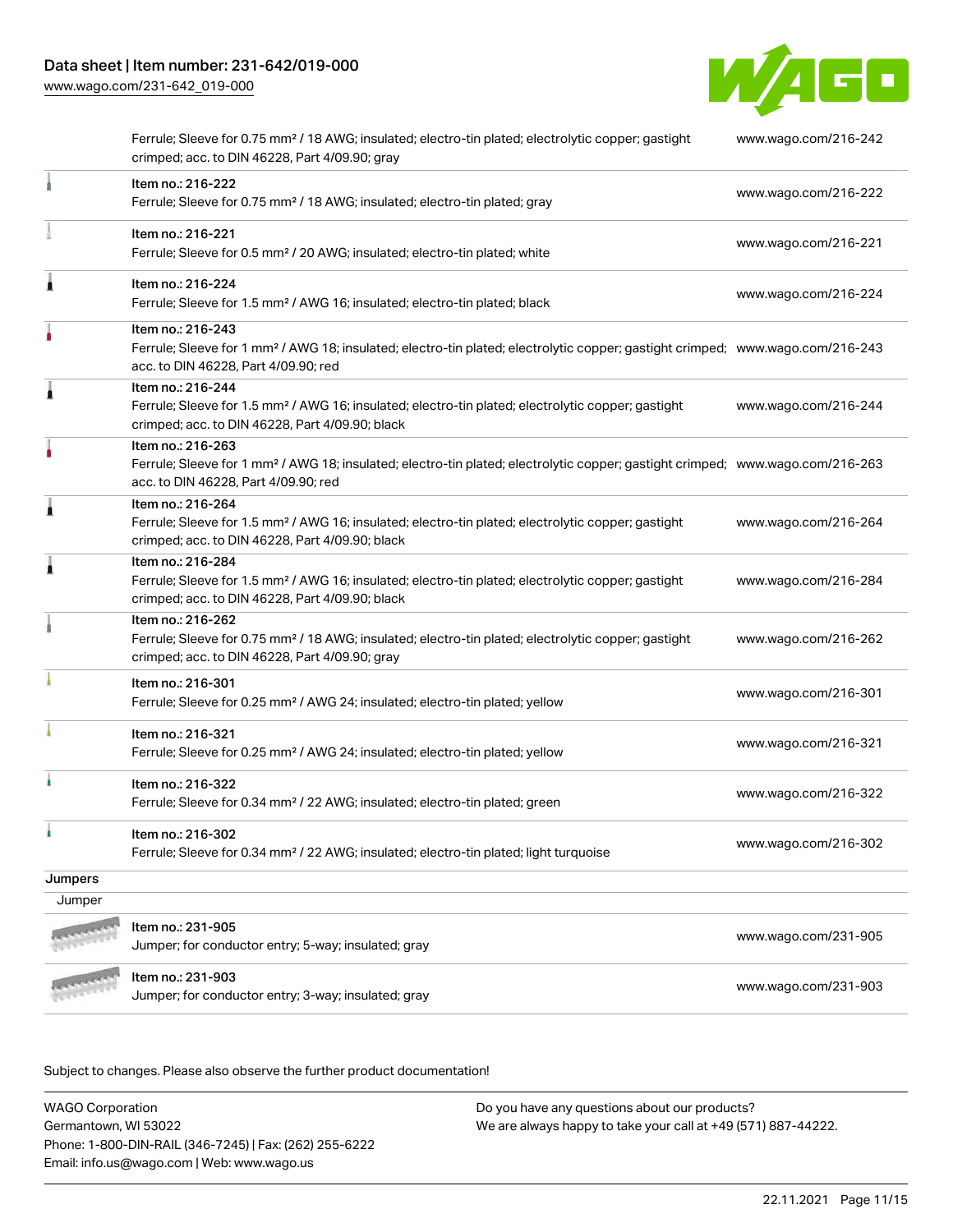[www.wago.com/231-642\\_019-000](http://www.wago.com/231-642_019-000)



|                                                                                                                                                                                                    | Item no.: 231-907<br>Jumper; for conductor entry; 7-way; insulated; gray  |            | www.wago.com/231-907 |          |
|----------------------------------------------------------------------------------------------------------------------------------------------------------------------------------------------------|---------------------------------------------------------------------------|------------|----------------------|----------|
|                                                                                                                                                                                                    | Item no.: 231-910<br>Jumper; for conductor entry; 10-way; insulated; gray |            | www.wago.com/231-910 |          |
|                                                                                                                                                                                                    | Item no.: 231-902<br>Jumper; for conductor entry; 2-way; insulated; gray  |            | www.wago.com/231-902 |          |
| <b>Downloads</b><br>Documentation                                                                                                                                                                  |                                                                           |            |                      |          |
| <b>Additional Information</b><br>Technical explanations                                                                                                                                            |                                                                           | 2019 Apr 3 | pdf<br>2.0 MB        | Download |
| <b>CAD files</b>                                                                                                                                                                                   |                                                                           |            |                      |          |
| CAD data                                                                                                                                                                                           |                                                                           |            |                      |          |
| 2D/3D Models 231-642/019-000                                                                                                                                                                       |                                                                           |            | <b>URL</b>           | Download |
| <b>CAE</b> data                                                                                                                                                                                    |                                                                           |            |                      |          |
| EPLAN Data Portal 231-642/019-000                                                                                                                                                                  |                                                                           |            | <b>URL</b>           | Download |
| EPLAN Data Portal 231-642/019-000                                                                                                                                                                  |                                                                           |            | <b>URL</b>           | Download |
| ZUKEN Portal 231-642/019-000                                                                                                                                                                       |                                                                           |            | <b>URL</b>           | Download |
|                                                                                                                                                                                                    | <b>Environmental Product Compliance</b>                                   |            |                      |          |
| <b>Compliance Search</b>                                                                                                                                                                           |                                                                           |            |                      |          |
| Environmental Product Compliance 231-642/019-000<br>1-conductor male connector; CAGE CLAMP®; 2.5 mm <sup>2</sup> ; Pin spacing 5.08 mm; 12-pole;<br>clamping collar; 2,50 mm <sup>2</sup> ; orange |                                                                           |            | <b>URL</b>           | Download |

#### Installation Notes

Subject to changes. Please also observe the further product documentation!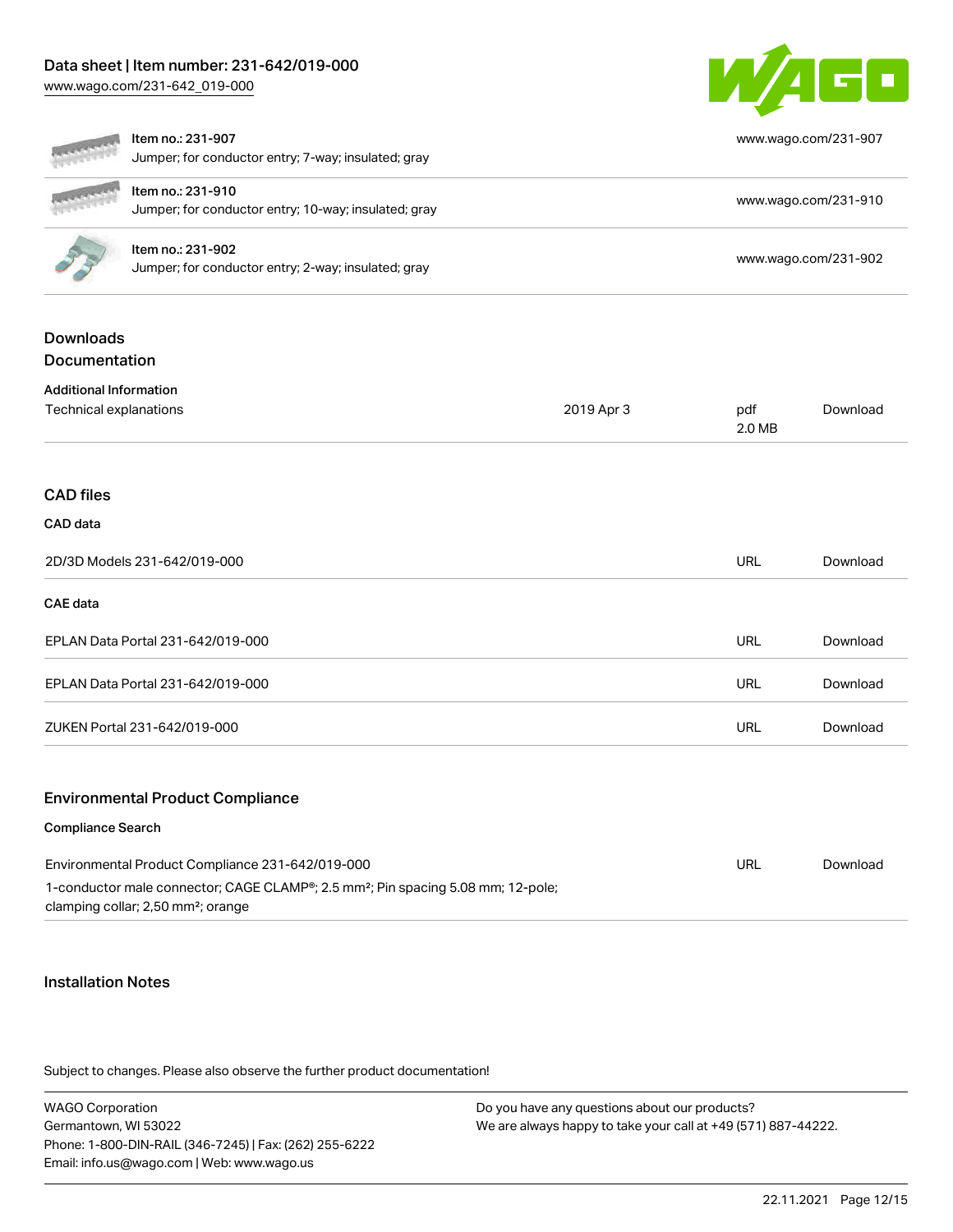



Inserting a conductor via 3.5 mm screwdriver – CAGE CLAMP® actuation parallel to conductor entry.



Inserting a conductor via 3.5 mm screwdriver – CAGE CLAMP® actuation perpendicular to conductor entry.



Inserting a conductor into CAGE CLAMP® unit via operating lever (231-291).



Inserting a conductor via operating tool.

#### Coding



Coding a male header – fitting coding key(s).

Subject to changes. Please also observe the further product documentation!

WAGO Corporation Germantown, WI 53022 Phone: 1-800-DIN-RAIL (346-7245) | Fax: (262) 255-6222 Email: info.us@wago.com | Web: www.wago.us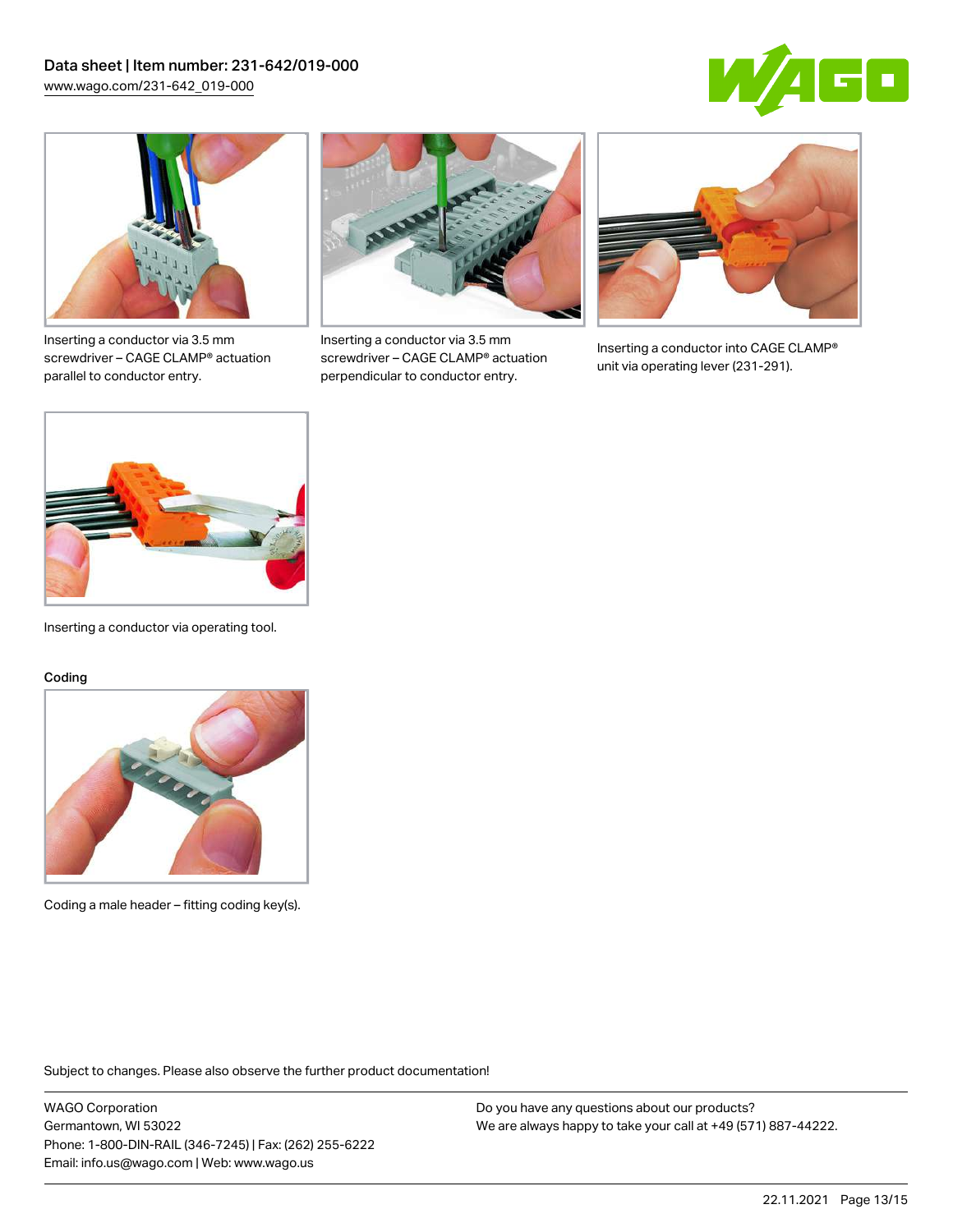



Testing – female connector with CAGE CLAMP®

Integrated test ports for testing perpendicular to conductor entry via 2 or 2.3 mm Ø test plug

Installation



Male connector with strain relief plate



Strain relief housing shown with a male connector equipped with CAGE CLAMP®

Marking

Subject to changes. Please also observe the further product documentation!

WAGO Corporation Germantown, WI 53022 Phone: 1-800-DIN-RAIL (346-7245) | Fax: (262) 255-6222 Email: info.us@wago.com | Web: www.wago.us